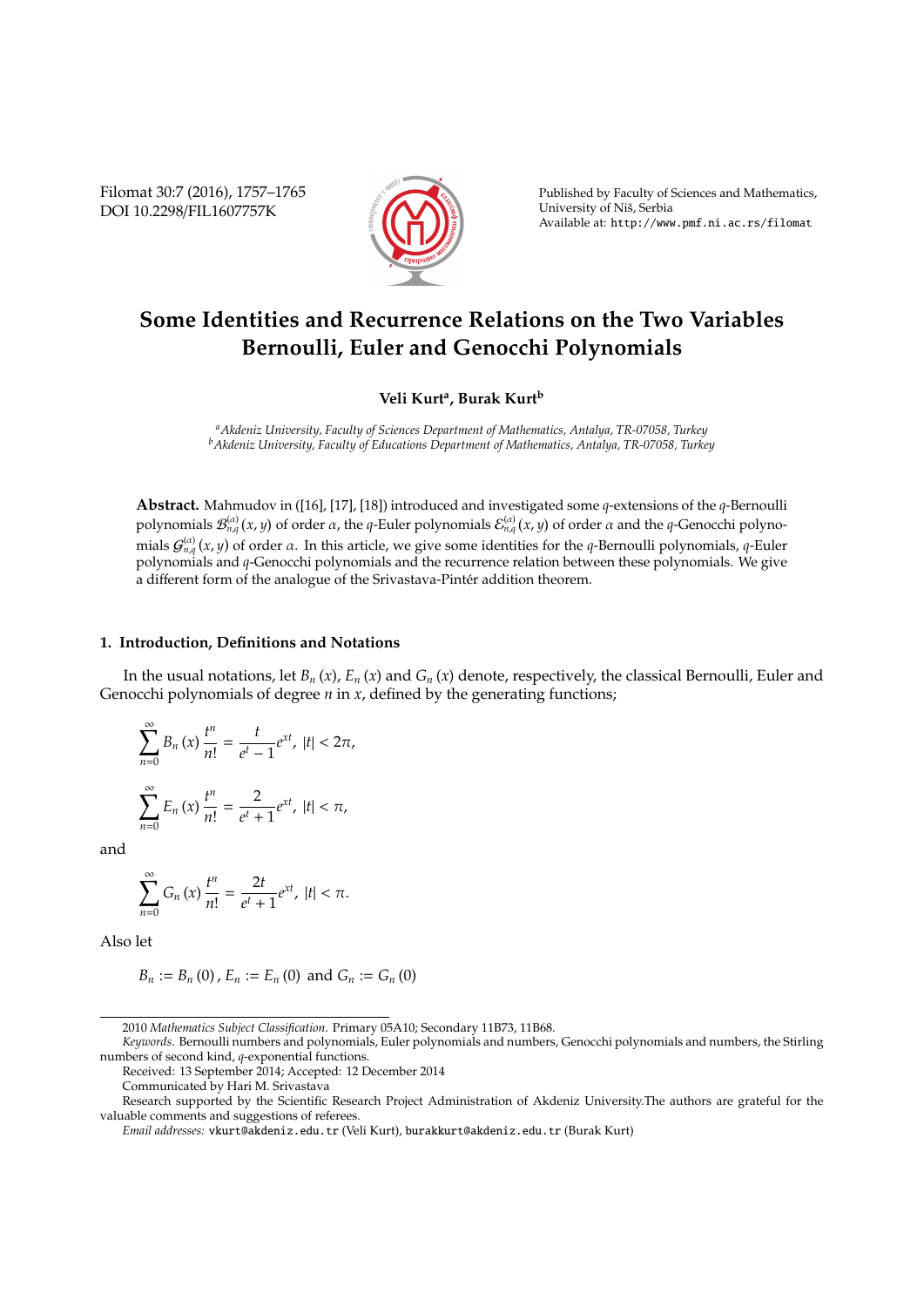where  $B_n$ ,  $E_n$  and  $G_n$  are, respectively, the Bernoulli, the Euler and the Genocchi numbers of order *n*.

Carlitz was the first to extended the classical Bernoulli polynomials and numbers, Euler polynomials and numbers. Carlitz gave some recurrence relations between *q*-Bernoulli polynomials and *q*-Euler polynomials ([3], [4]). Choi et. al. [8] defined *q*-Eta polynomial and proved some relations between *q*-Eta functions and *q*-Eta numbers and *q*-Stirling numbers of the second kind. Choi et. al. [7] defined and investigated the Apostol-Bernoulli polynomials  $B_k^{(n)}$  $\binom{n}{k}$  (*x*,  $\lambda$ ; *q*) of order  $n \in \mathbb{N}$  and Apostol-Euler polynomials  $E_k^{(n)}$  $\binom{n}{k}$   $(x, \lambda; q)$ of order  $n \in \mathbb{N}$  . He proved some relations the Apostol-Bernoulli  $B_k^{(n)}(x, \lambda; q)$  of order *n* and the multiple Hurwitz-Lerch zeta function  $\Phi_n(z,s,a)$ . Luo [14], Luo et. al. ([15], [16]) defined the *q*-Bernoulli polynomials  $B_{\nu}^{(\alpha)}$ *k*<sup>(*x*</sup>,  $\lambda$ ; *q*) of order  $\alpha$  in  $q^x$  and the *q*-Euler polynomials  $E_k^{(\alpha)}$  $\int_{k}^{(\alpha)} (x, \lambda; q)$  of order  $\alpha$  in  $q^x$ . They proved some explicit relationships between the *q*-Bernoulli and *q*-Euler polynomials. Srivastava et. al. [23, In Chapter 9] gave basic knowledge for *q*-Analysis. Cenkci *et. al.* [5] defined and investigated (*i*, *q*)-Bernoulli numbers and (*i*, *q*)-Euler numbers.

Firstly, Mahmudov ([17], [18]) and Mahmudov et. al. [19] defined and studied the properties of the generalized q-Bernoulli polynomials  $\mathcal{B}^{(\alpha)}_{n,q}(x,y)$  of order  $\alpha$ , q-Euler polynomials  $\mathcal{E}^{(\alpha)}_{n,q}(x,y)$  of order  $\alpha$  and *q*-Genocchi polynomials  $\mathcal{G}^{(\alpha)}_{n,q}(x,y)$  of order  $\alpha$ . Mahmudov extended the Addition theorems of Srivastava-Pintér for two variables  $q$ -Euler polynomials  $\mathcal{E}_{n,q}(x,y)$ . Kim *et. al.* [11] gave two identities and two recurrence relations for *q*-Bernoulli polynomials  $\mathcal{B}^{(\alpha)}_{n,q}(x,y)$  and *q*-Euler polynomials  $\mathcal{E}^{(\alpha)}_{n,q}(x,y)$ . Kurt [13] gave new identities and relations between the *q*-Bernoulli polynomials  $\mathcal{B}^{(\alpha)}_{n,q}(x,y)$  and *q*-Genocchi polynomials  $\mathcal{G}_{n,q}^{(\alpha)}(x,y)$ .

Throughout this paper, we always make use of the following notation: N denotes the set of natural numbers and C denotes the set of complex numbers.

The *q*-numbers and *q*-factorial are defined by

$$
[a]_q=\frac{1-q^a}{1-q}, q\neq 1,
$$

$$
[n]_q! = [n]_q [n-1]_q \cdots [2]_q [1]_q,
$$

respectively, where  $[0]_q! = 1$  and  $n \in \mathbb{N}$ ,  $a \in \mathbb{C}$ . The *q*-binomial coefficient is defined by

$$
\left[\begin{array}{c} n \\ k \end{array}\right]_q = \frac{(q:q)_n}{(q:q)_{n-k}(q:q)_k}
$$

The *q*-analogue of the function  $(x + y)_q^n$  is defined by

.

$$
(x+y)_q^n=\sum_{k=0}^n\left[ \begin{array}{c} n \\ k \end{array} \right]_q q^{\frac{k(k-1)}{2}}x^{n-k}y^k.
$$

The *q*-binomial formula is known as

$$
(n:q)=(1-a)_q^n=\prod_{j=0}^{n-1}\left(1-q^j a\right)=\sum_{k=0}^n\left[\begin{array}{c}n\\k\end{array}\right]_q q^{\frac{k(k-1)}{2}}(-1)^k a^k.
$$

The *q*-exponential functions are given by

$$
e_q(z) = \sum_{n=0}^{\infty} \frac{z^n}{[n]_q!} = \prod_{k=0}^{\infty} \frac{1}{(1 - (1 - q)q^k z)}, 0 < |q| < 1, |z| < \frac{1}{|1 - q|}
$$

and

$$
E_q(z)=\sum_{n=0}^\infty q^{\frac{n(n-1)}{2}}\frac{z^n}{[n]_q!}=\prod_{k=0}^\infty \left(1+(1-q) \, q^k z\right), 0<\left|q\right|<1, z\in \mathbb C.
$$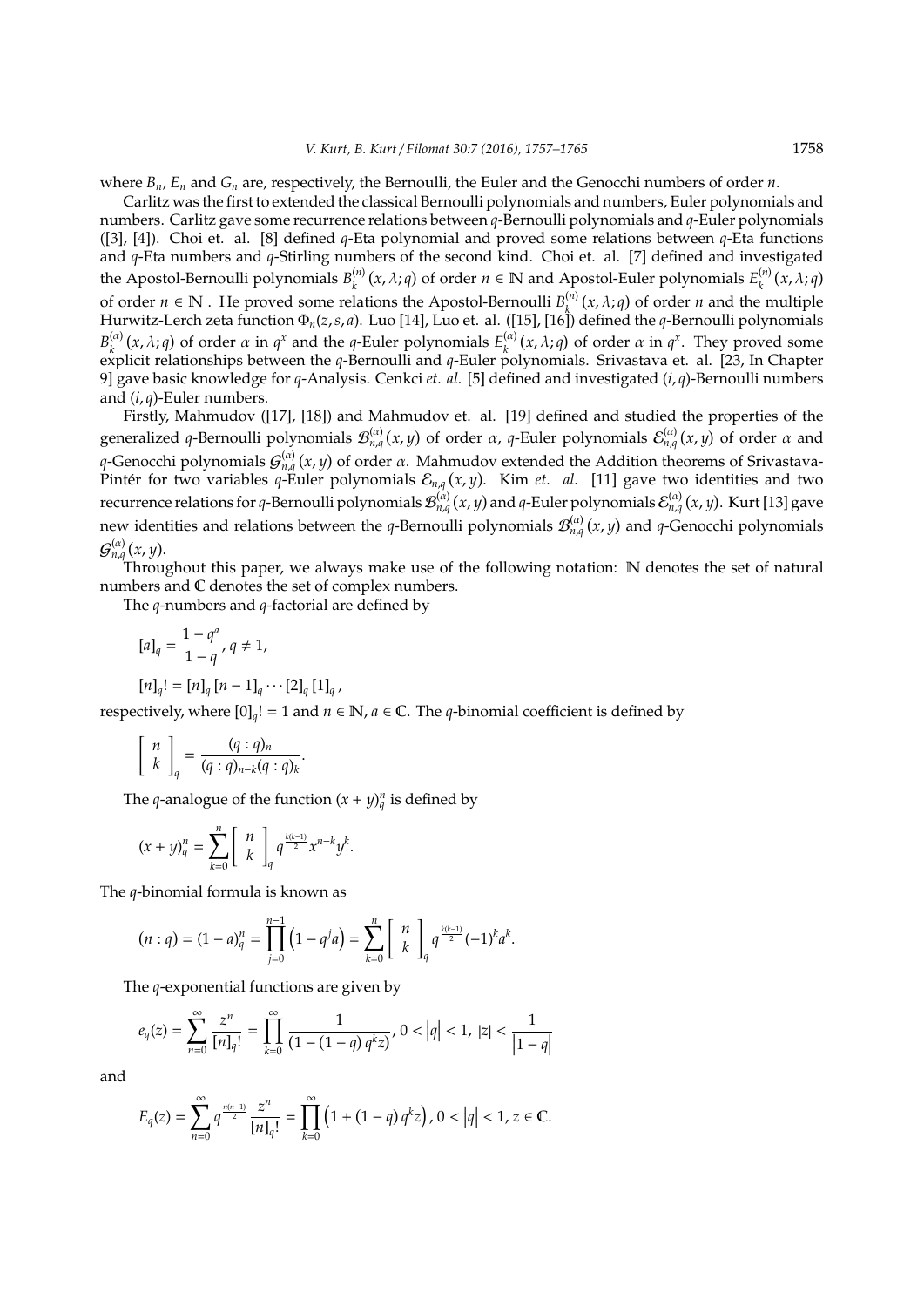From these forms, we easily see that  $e_q(z)E_q(-z) = 1$ . Moreover  $D_qe_q(z) = e_q(z)$ ,  $D_qE_q(z) = E_q(qz)$  where *D<sup>q</sup>* is defined by

$$
D_q f(z) = \frac{f(qz) - f(z)}{qz - z}, 0 < |q| < 1, 0 \neq z \in \mathbb{C}.
$$

The above *q*-standard notation can be found in ([1], [7], [8], [11]-[18], [23]). Mahmudov defined and studied properties of the following generalized *q*-Bernoulli polynomials  $\mathcal{B}^{(\alpha)}_{n,q}(x,y)$  of order  $\alpha$ , *q*-Euler polynomials  $\mathcal{E}_{n,q}^{(\alpha)}(x,y)$  of order  $\alpha$  and  $q$ -Genocchi polynomials  $\mathcal{G}_{n,q}^{(\alpha)}(x,y)$  of order  $\alpha$  as follows ([18], [19]).

Let  $q \in \mathbb{C}$ ,  $\alpha \in \mathbb{N}$  and  $0 < |q| < 1$ . The *q*-Bernoulli numbers  $\mathcal{B}_{n,q}^{(\alpha)}$  and polynomials  $\mathcal{B}_{n,q}^{(\alpha)}(x, y)$  in *x*, *y* of order  $\alpha$  are defined by means of the generating functions:

$$
\sum_{n=0}^{\infty} \mathcal{B}_{n,q}^{(\alpha)} \frac{t^n}{[n]_q!} = \left(\frac{t}{e_q(t)-1}\right)^{\alpha}, \ |t| < 2\pi,\tag{1}
$$

$$
\sum_{n=0}^{\infty} \mathcal{B}_{n,q}^{(\alpha)}(x,y) \frac{t^n}{[n]_q!} = \left(\frac{t}{e_q(t)-1}\right)^{\alpha} e_q(tx) E_q(ty), \ |t| < 2\pi. \tag{2}
$$

The *q*-Euler numbers  $\mathcal{E}_{n,q}^{(\alpha)}$  and polynomials  $\mathcal{E}_{n,q}^{(\alpha)}(x,y)$  in *x*, *y* of order *a* are defined by means of the generating functions:

$$
\sum_{n=0}^{\infty} \mathcal{E}_{n,q}^{(\alpha)} \frac{t^n}{[n]_q!} = \left(\frac{2}{e_q(t)+1}\right)^{\alpha}, \ |t| < \pi,\tag{3}
$$

$$
\sum_{n=0}^{\infty} \mathcal{E}_{n,q}^{(\alpha)}(x,y) \frac{t^n}{[n]_q!} = \left(\frac{2}{e_q(t)+1}\right)^{\alpha} e_q(tx) E_q(ty), \ |t| < \pi. \tag{4}
$$

The *q*-Genocchi numbers  $G_{n,q}^{(\alpha)}$  and polynomials  $G_{n,q}^{(\alpha)}(x,y)$  in *x*, *y* of order  $\alpha$  are defined by means of the generating functions:

$$
\sum_{n=0}^{\infty} \mathcal{G}_{n,q}^{(\alpha)} \frac{t^n}{[n]_q!} = \left(\frac{2t}{e_q(t)+1}\right)^{\alpha}, \ |t| < \pi,\tag{5}
$$

$$
\sum_{n=0}^{\infty} G_{n,q}^{(\alpha)}(x,y) \frac{t^n}{[n]_q!} = \left(\frac{2t}{e_q(t)+1}\right)^{\alpha} e_q(tx) E_q(ty), \ |t| < \pi. \tag{6}
$$

The familiar *q*-Stirling numbers  $S_{2,q}(n, k)$  of the second kind are defined by

$$
\frac{\left(e_q(t)-1\right)^k}{[k]_q!} = \sum_{n=k}^{\infty} \mathcal{S}_{2,q}(n,k) \frac{t^n}{[n]_q!}.\tag{7}
$$

It is obvious that

$$
\mathcal{B}_{n,q}^{(1)}(x,y) = \mathcal{B}_{n,q}(x,y), \mathcal{E}_{n,q}^{(1)}(x,y) = \mathcal{E}_{n,q}(x,y), \mathcal{G}_{n,q}^{(1)}(x,y) = \mathcal{G}_{n,q}(x,y),
$$
  
\n
$$
\lim_{q \to 1^{-}} \mathcal{B}_{n,q}^{(\alpha)}(x,y) = B_{n}^{(\alpha)}(x+y), \lim_{q \to 1^{-}} \mathcal{E}_{n,q}^{(\alpha)}(x,y) = E_{n}^{(\alpha)}(x+y), \lim_{q \to 1^{-}} \mathcal{G}_{n,q}^{(\alpha)}(x,y) = G_{n}^{(\alpha)}(x+y).
$$

From (2), (4) and (6), it is easy to check that

$$
\mathcal{B}_{n,q}^{(\alpha)}(x,y)=\sum_{k=0}^n\left[\begin{array}{c}n\\k\end{array}\right]_q\mathcal{B}_{n-k,q}(x,0)\mathcal{B}_{k,q}^{(\alpha-1)}(0,y),
$$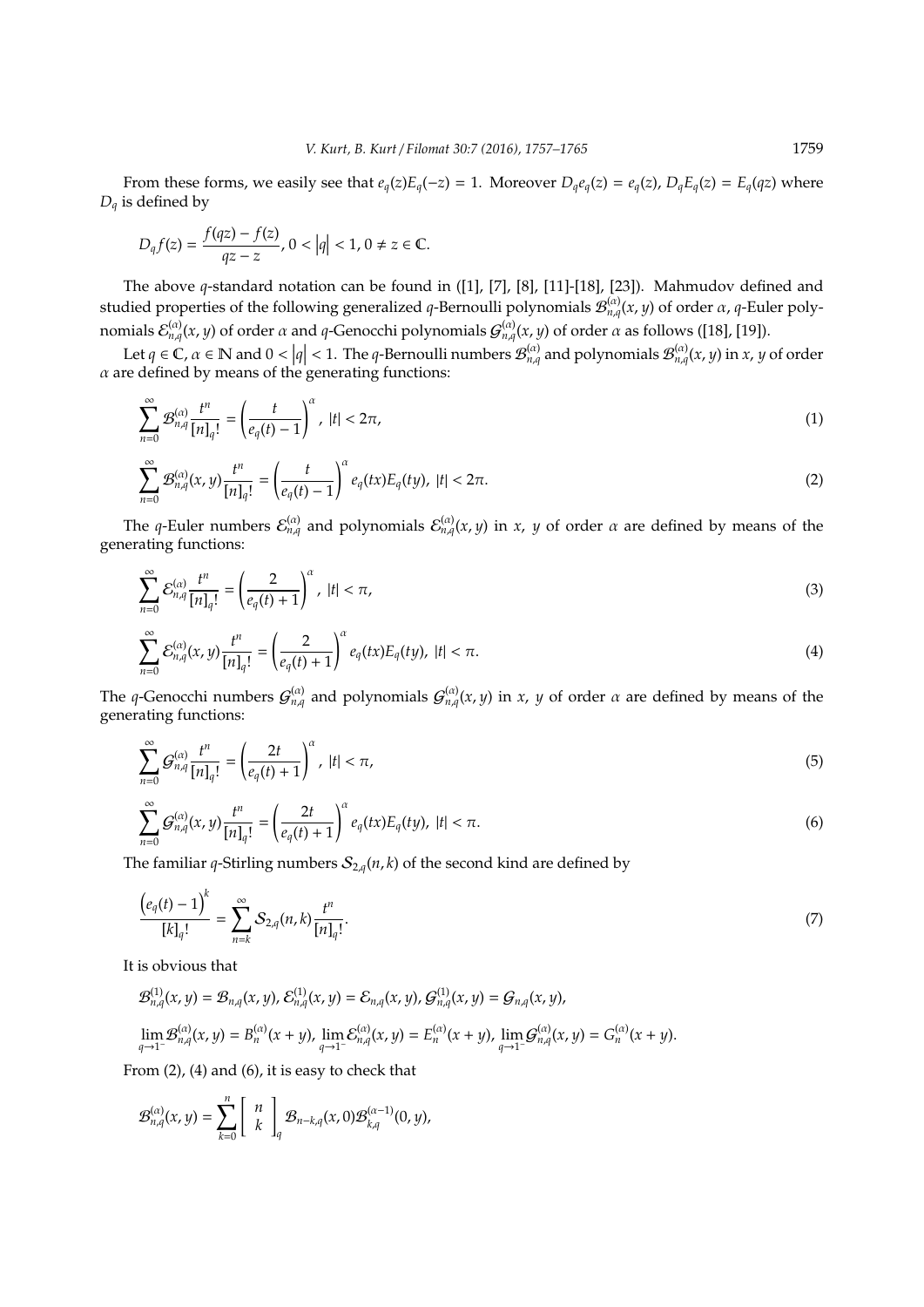$$
\mathcal{E}_{n,q}^{(\alpha)}(x,y) = \sum_{k=0}^{n} \left[ \begin{array}{c} n \\ k \end{array} \right]_{q} \mathcal{E}_{n-k,q}(x,0) \mathcal{E}_{k,q}^{(\alpha-1)}(0,y),
$$
  

$$
\mathcal{G}_{n,q}^{(\alpha)}(x,y) = \sum_{k=0}^{n} \left[ \begin{array}{c} n \\ k \end{array} \right]_{q} \mathcal{G}_{n-k,q}(x,0) \mathcal{G}_{k,q}^{(\alpha-1)}(0,y),
$$
  

$$
\mathcal{B}_{n,q}^{(\alpha-m)}(x,y) = \sum_{k=0}^{n} \left[ \begin{array}{c} n \\ k \end{array} \right]_{q} \mathcal{B}_{n-k,q}^{(\alpha)} \mathcal{B}_{k,q}^{(-m)}(x,y).
$$

In this work, we give some identities for the *q*-Bernoulli polynomials. Also, we give some relations between the *q*-Stirling numbers  $S_{2,q}(n, k)$  of the second kind, *q*-Bernoulli polynomials and *q*-Euler polynomials. Furthermore, we give a different form of the analogue of the Srivastava-Pintér addition theorem. More precisely, we prove the following theorems.

#### **2. Main Theorems**

**Theorem 2.1.** *There is the following relation between for the Bernoulli polynomials*  $\mathcal{B}_{n,q}^{(\alpha)}(x,y)$  *of order*  $\alpha$  *and q-Stirling numbers*  $S_{2,q}(n, k)$  *of the second kind* 

$$
\mathcal{B}_{n,q}^{(\alpha-k)}(x,y) = \frac{[n]_q! [m]_q!}{[m+n]_q!} \sum_{k=0}^{n+m} \left[ \begin{array}{c} n+m \\ k \end{array} \right]_q S_{2,q}(k,m) \mathcal{B}_{n+m-k,q}^{(\alpha)}(x,y). \tag{8}
$$

*Proof.* The equation (7) may be rearranged as

$$
\left(\frac{e_q(t)-1}{t}\right)^k \frac{1}{[k]_q!} = \sum_{n=0}^{\infty} S_{2,q}(n+k,k) \frac{t^n}{[n+k]_q!}.
$$
\n
$$
\sum_{n=0}^{\infty} \mathcal{B}_{n,q}^{(\alpha-k)}(x,y) \frac{t^n}{[n]_q!} = \left(\frac{t}{e_q(t)-1}\right)^{(-k)} \left(\frac{t}{e_q(t)-1}\right)^{(\alpha)} e_q(tx) E_q(ty).
$$
\n(9)

If we carry out the necessary operations,

$$
= \frac{1}{t^k} [k]_q! \sum_{n=0}^{\infty} S_{2,q}(n,m) \frac{t^n}{[n]_q!} \sum_{n=0}^{\infty} \mathcal{B}_{n,q}^{(\alpha)}(x,y) \frac{t^n}{[n]_q!} = \sum_{n=0}^{\infty} \left\{ \frac{[m]_q! [n-m]_q!}{[n]_q!} \sum_{k=0}^n \begin{bmatrix} n \\ k \end{bmatrix}_q S_{2,q}(k,m) \mathcal{B}_{n-k,q}^{(\alpha)}(x,y) \right\} \frac{t^{n-m}}{[n-m]_q!}.
$$

If we make mathematical operation, comparing the coefficients of  $\frac{f^n}{[n]}$  $\frac{t^{\alpha}}{[n]_q!}$ , we have (8).

**Theorem 2.2.** *The following relation is true:*

$$
\sum_{m=0}^{n} \begin{bmatrix} n \\ m \end{bmatrix}_{q} S_{2,q}(m,k)(x+y)_{q}^{(n-m)} = \frac{[n]_{q}!}{[k]_{q}! [n-k]_{q}!} \mathcal{B}_{n-k,q}^{(-k)}(x,y). \tag{10}
$$

*Proof.* From (7), we write as

$$
\sum_{n=k}^{\infty} S_{2,q}(n,k) \frac{t^n}{[n]_q!} = \left(\frac{e_q(t)-1}{t}\right)^{(k)} e_q(tx) E_q(ty) \frac{t^k}{[k]_q!} \frac{1}{e_q(tx) E_q(ty)},
$$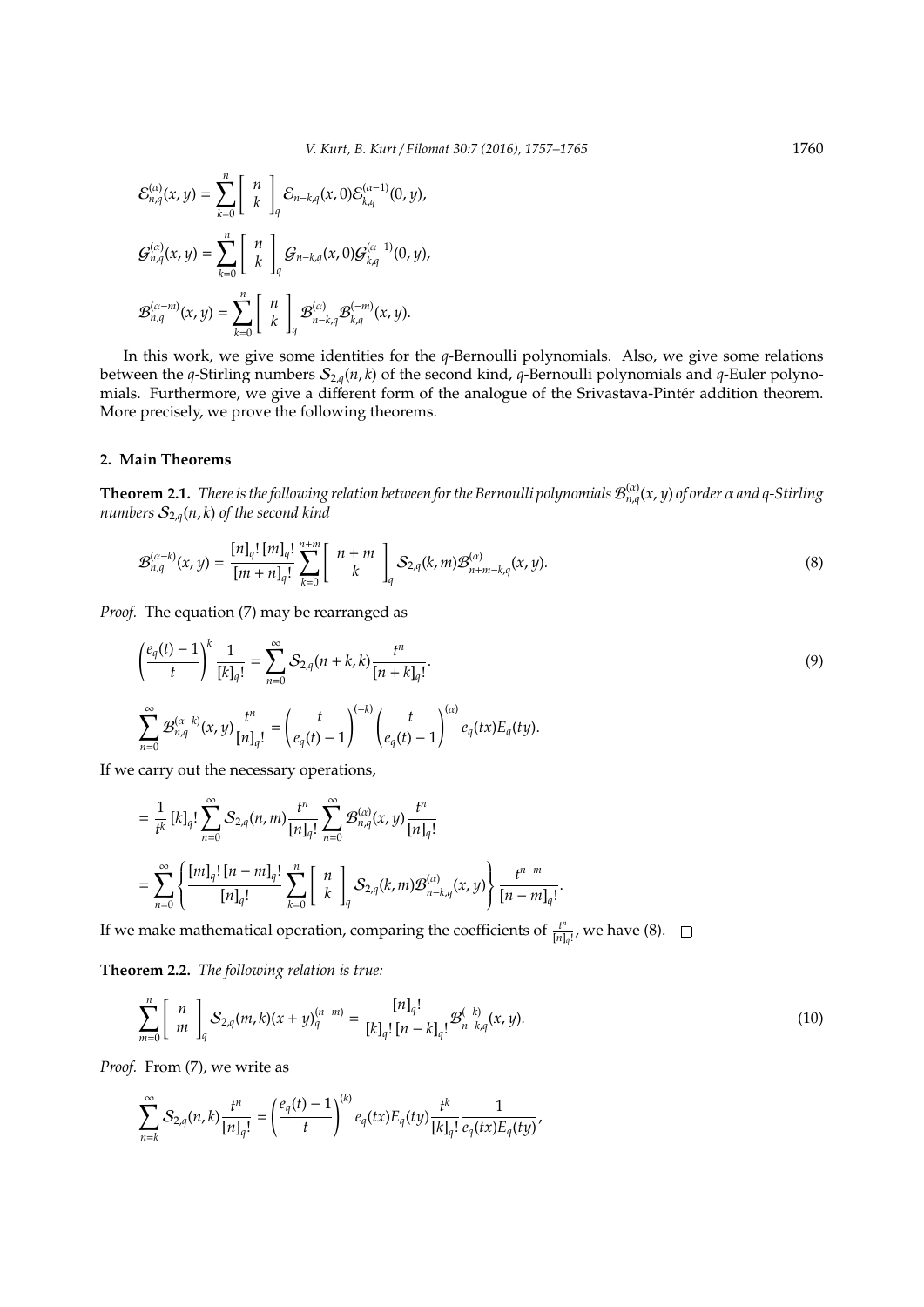*V. Kurt, B. Kurt* / *Filomat 30:7 (2016), 1757–1765* 1761

$$
\begin{split} &\sum_{n=0}^{\infty}\mathcal{S}_{2,q}(n,k)\frac{t^n}{[n]_q!}e_q(tx)E_q(t y)=\sum_{n=0}^{\infty}\mathcal{B}_{n,q}^{(-k)}(x,y)\frac{t^n}{[n]_q!}\frac{t^k}{[k]_q!},\\ &\sum_{m=0}^{\infty}\mathcal{S}_{2,q}(m,k)\frac{t^m}{[m]_q!}\sum_{n=0}^{\infty}(x+y)_q^n\frac{t^n}{[n]_q!}=\frac{1}{[k]_q!}\sum_{n=0}^{\infty}\frac{[n+k]_q!}{[n]_q!}\mathcal{B}_{n,q}^{(-k)}(x,y)\frac{t^{n+k}}{[n+k]_q!}. \end{split}
$$

Using the Cauchy product, comparing the coefficients of  $\frac{t^n}{[n]}$  $\frac{t^{n}}{[n]_q!}$ , we obtain the result.

**Theorem 2.3.** There is the following relation between the q-Euler polynomials  $\mathcal{E}_{n,q}^{(\alpha)}(x,y)$  and the Stirling numbers  $\mathcal{S}_{2,q}(n,k)$  of the second kind:

$$
\mathcal{E}_{n,q}^{(\alpha)}(x,y) = \sum_{j=0}^{\infty} {\binom{-\alpha}{j}} \frac{1}{2^j} [j]_q! \mathcal{S}_{2,q}(m,j) \sum_{m=0}^{n} {\binom{n}{m}}_q (x+y)_q^{n-m}
$$
(11)

where  $q \in \mathbb{C}$ ,  $\alpha$ ,  $j, n \in \mathbb{N}$  and  $0 < |q| < 1$ .

*Proof.* We write the following identity,

$$
\left(\frac{2}{e_q(t)+1}\right)^{(\alpha)} = \left(1+\frac{e_q(t)-1}{2}\right)^{(-\alpha)}
$$

$$
= \sum_{j=0}^{\infty} {\binom{-\alpha}{j}} \left(\frac{e_q(t)-1}{2}\right)^{(j)}.
$$

From this last identity and two variable *q*-Euler polynomials  $\mathcal{E}_{n,q}^{(\alpha)}(x,y)$ , we can write as

$$
\sum_{n=0}^{\infty} \mathcal{E}_{n,q}^{(\alpha)}(x,y) \frac{t^n}{[n]_q!} = \left(\frac{2}{e_q(t)+1}\right)^{(\alpha)} e_q(tx) E_q(ty)
$$
  
\n
$$
= \sum_{j=0}^{\infty} {\binom{-\alpha}{j}} \frac{1}{2^j} [j]_q! \frac{e_q(t)-1)^j}{[j]_q!} e_q(tx) E_q(ty),
$$
  
\n
$$
= \sum_{j=0}^{\infty} {\binom{-\alpha}{j}} \frac{1}{2^j} [j]_q! \sum_{m=k}^{\infty} S_{2,q}(m,k) \frac{t^m}{[m]_q!} \sum_{n=0}^{\infty} (x+y)_q^n \frac{t^n}{[n]_q!}.
$$
  
\n
$$
= \sum_{n=0}^{\infty} \mathcal{E}_{n+j,q}^{(\alpha)}(x,y) \frac{t^n}{[n]_q!}
$$
  
\n
$$
= \sum_{n=0}^{\infty} {\binom{n}{m}} \frac{1}{q} \sum_{j=0}^{\infty} {\binom{-\alpha}{j}} \frac{1}{2^j} [j]_q! S_{2,q}(m,j) (x+y)_q^{n-m} \frac{t^n}{[n]_q!}.
$$

Comparing the coefficients of  $\frac{t^n}{[n]}$  $\frac{t^n}{[n]_q!}$  in both sides, we have the result.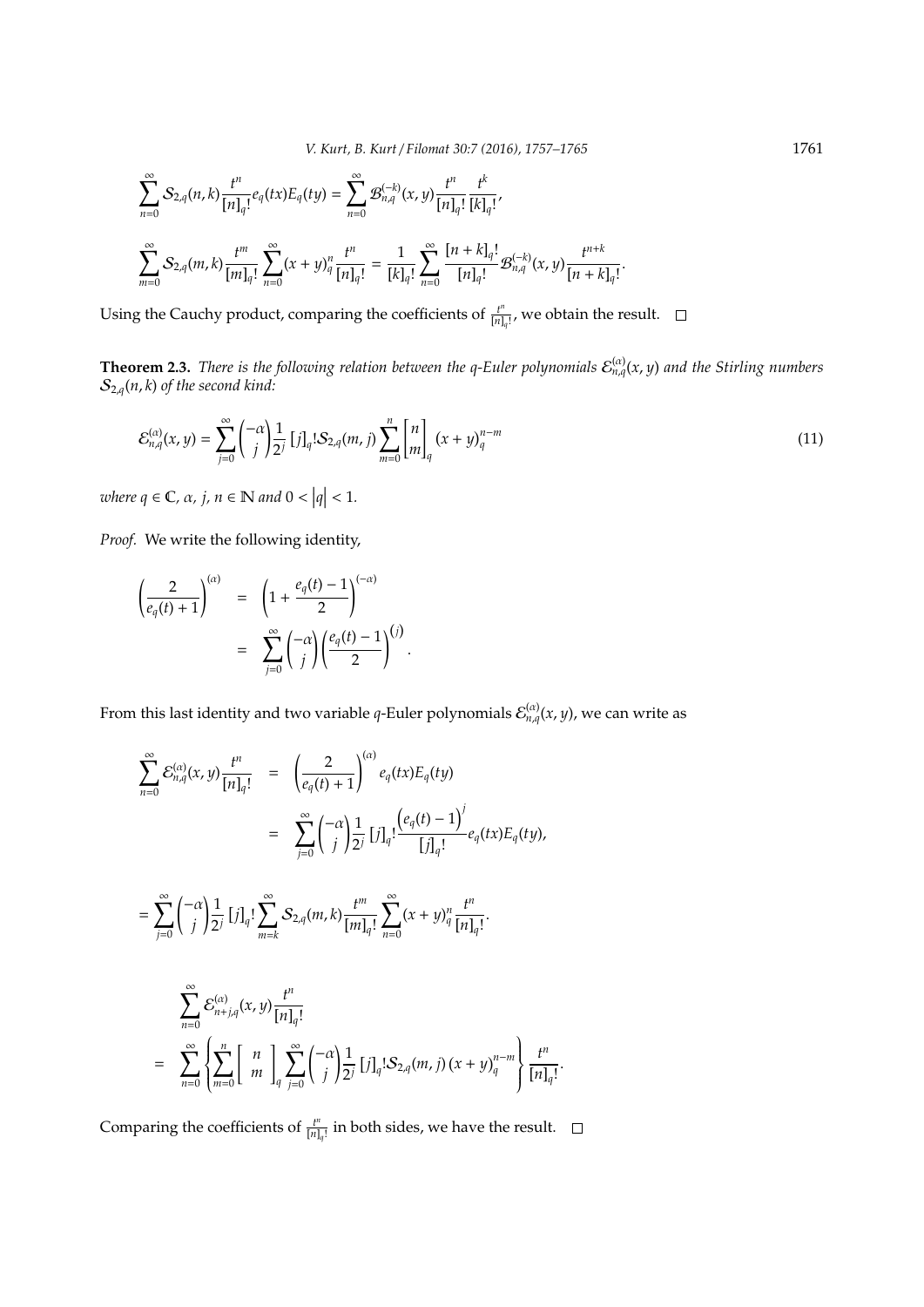# **3. Explicit Relations Between the** *q***-Bernoulli Polynomials,** *q***-Euler Polynomials and** *q***-Genocchi Polynomials**

In this section, we prove the interesting relations on the *q*-Bernoulli polynomials  $\mathcal{B}^{(\alpha)}_{n,q}(x,y)$  of order  $\alpha$ , *q*-Euler polynomials  $\mathcal{E}_{n,q}^{(\alpha)}(x,y)$  of order α and *q*-Genocchi polynomials  $\mathcal{G}_{n,q}^{(\alpha)}(x,y)$  of order α.

**Theorem 3.1.** *The following relation is true:*

$$
G_{n,q}^{(\alpha)} = \frac{m^{k-n}}{2[n+1]_q} \sum_{k=0}^{n+1} \left[ \begin{array}{c} n+1 \\ k \end{array} \right]_q G_{n+1-k,q} m^k \left\{ G_{k,q}^{(\alpha)} \left( \frac{1}{m}, 0 \right) + G_{k,q}^{(\alpha)} \right\}.
$$
 (12)

*Proof.* From (5);

$$
\begin{split} &\sum_{n=0}^{\infty}\mathcal{G}_{n,q}^{(\alpha)}\frac{t^n}{[n]_q!}=\left(\frac{2t}{e_q(t)+1}\right)^{\alpha}\frac{e_q(\frac{t}{m})+1}{\frac{2t}{m}}\frac{\frac{2t}{m}}{e_q(\frac{t}{m})+1},\\ &=\frac{m}{2t}\left\{\left(\frac{2t}{e_q(t)+1}\right)^{\alpha}e_q(\frac{t}{m})\frac{\frac{2t}{m}}{e_q(\frac{t}{m})+1}+\left(\frac{2t}{e_q(t)+1}\right)^{\alpha}\frac{\frac{2t}{m}}{e_q(\frac{t}{m})+1}\right\},\\ &=\frac{m}{2t}\left\{\sum_{n=0}^{\infty}\mathcal{G}_{n,q}^{(\alpha)}\left(\frac{1}{m},0\right)\frac{t^n}{[n]_q!}+\sum_{n=0}^{\infty}\mathcal{G}_{n,q}^{(\alpha)}\frac{t^n}{[n]_q!}\right\}\sum_{n=0}^{\infty}\mathcal{G}_{n,q}^{(\alpha)}\frac{t^n}{m^n\left[n\right]_q!},\\ &=\frac{m}{2t}\sum_{n=-1}^{\infty}\left\{\frac{1}{[n+1]_q}\sum_{k=0}^{n+1}\left[\begin{array}{c}n+1\\k\end{array}\right]_{q}\mathcal{G}_{n+1-k,q}m^{k-n-1}\left(\mathcal{G}_{k,q}^{(\alpha)}(\frac{1}{m},0)+\mathcal{G}_{k,q}^{(\alpha)}\right)\frac{t^n}{[n]_q!}\right\}. \end{split}
$$

Comparing the coefficients of  $\frac{t^n}{[n]}$  $\frac{t^{\alpha}}{[n]_q!}$  in both sides, we have the result (12).

**Theorem 3.2.** *The q-Bernoulli polynomials* B*n*,*q*(*x*, *y*) *satisfy the following relation*

$$
\mathcal{B}_{n,q}^{(\alpha)}(x,y) = \frac{1}{[n+1]_q} \sum_{k=0}^{n+1} \begin{bmatrix} n+1 \\ k \end{bmatrix} \left[ \sum_{j=0}^k \begin{bmatrix} k \\ j \end{bmatrix}_{q} \mathcal{B}_{j,q}^{(\alpha)}(x,0) m^{j-k} - \mathcal{B}_{k,q}^{(\alpha)}(x,0) \right] \mathcal{B}_{n+1-k,q}(0,my) m^{k-n}.
$$
\n(13)

*Proof.* From (2)

(α)

$$
\sum_{n=0}^{\infty} \mathcal{B}_{n,q}^{(\alpha)}(x,y) \frac{t^n}{[n]_q!} = \left(\frac{t}{e_q(t)-1}\right)^{(\alpha)} e_q(tx) E_q(ty),
$$
\n
$$
= \left(\frac{t}{e_q(t)-1}\right)^{(\alpha)} e_q(tx) \frac{e_q(\frac{t}{m})-1}{\frac{t}{m}} \frac{\frac{t}{m}}{e_q(\frac{t}{m})-1} E_q(\frac{t}{m}my),
$$
\n
$$
= \frac{m}{t} \left\{ \sum_{n=0}^{\infty} \mathcal{B}_{n,q}^{(\alpha)}(x,0) \frac{t^n}{[n]_q!} \sum_{n=0}^{\infty} \frac{t^n}{m^n [n]_q!} - \sum_{n=0}^{\infty} \mathcal{B}_{n,q}^{(\alpha)}(x,0) \frac{t^n}{[n]_q!} \right\} \sum_{n=0}^{\infty} \mathcal{B}_{n,q}(0,my) \frac{t^n}{m^n [n]_q!},
$$
\n
$$
= m \sum_{n=-1}^{\infty} \left\{ \frac{1}{[n+1]_q} \sum_{k=0}^{n+1} \begin{bmatrix} n+1 \\ k \end{bmatrix}_q \left[ \sum_{j=0}^k \begin{bmatrix} k \\ j \end{bmatrix}_q \mathcal{B}_{j,q}^{(\alpha)}(x,0)m^{j-k} - \mathcal{B}_{k,q}^{(\alpha)}(x,0) \right) \right.
$$
\n
$$
\times \mathcal{B}_{n+1-k,q}(0,my)m^{k-n-1} \left\{ \frac{t^n}{[n]_q!} \right\}.
$$

Comparing the coefficients of  $\frac{t^n}{[n]}$  $\frac{t^{\alpha}}{[n]_q!}$ , we have (13).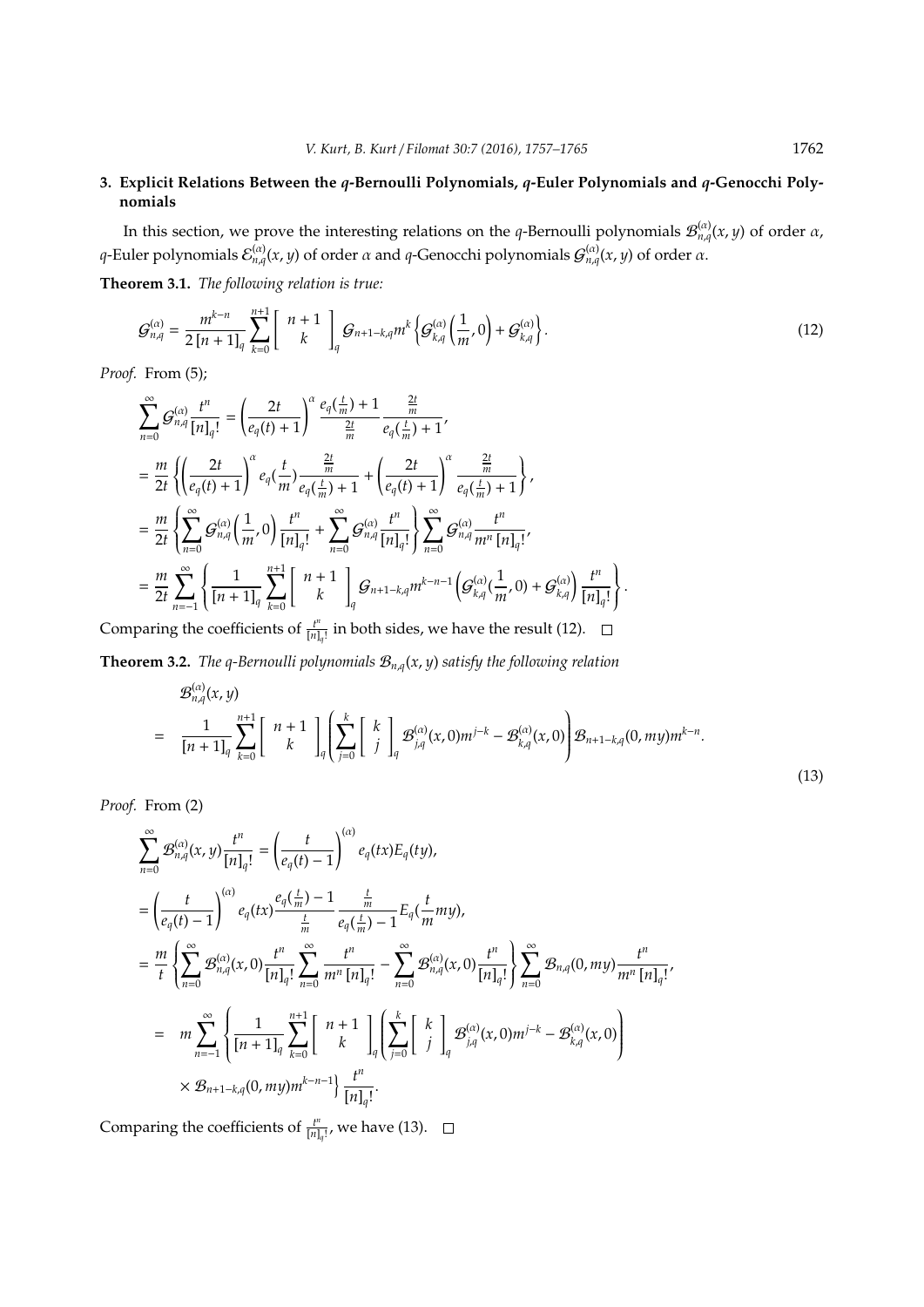**Theorem 3.3.** *The q-Genocchi polynomials*  $G_{n,q}^{(\alpha)}(x,y)$  *satisfy the following relation* 

$$
\mathcal{G}_{n,q}^{(\alpha)}(x,y) = \frac{1}{2} \frac{1}{[n+1]_q} \sum_{k=0}^{n+1} \begin{bmatrix} n+1 \\ k \end{bmatrix} \left[ \sum_{j=0}^k \begin{bmatrix} k \\ j \end{bmatrix}_{q} \mathcal{G}_{j,q}^{(\alpha)}(0,y) m^{j-k} + \mathcal{G}_{k,q}^{(\alpha)}(0,y) \right)
$$
  
 
$$
\times \mathcal{G}_{n+1-k,q}(mx,0) m^{k-n}.
$$
 (14)

*Proof.* From (6)

$$
\sum_{n=0}^{\infty} G_{n,q}^{(\alpha)}(x,y) \frac{t^n}{[n]_q!} = \left(\frac{2t}{e_q(t)+1}\right)^{(\alpha)} e_q(tx) E_q(ty),
$$
\n
$$
= \left(\frac{2t}{e_q(t)+1}\right)^{(\alpha)} E_q(ty) \frac{e_q(\frac{t}{m})+1}{\frac{2t}{m}} \frac{\frac{2t}{m}}{e_q(\frac{t}{m})+1} e_q(\frac{t}{m}mx),
$$
\n
$$
= \frac{m}{2t} \left\{ \sum_{n=0}^{\infty} G_{n,q}^{(\alpha)}(0,y) \frac{t^n}{[n]_q!} \sum_{n=0}^{\infty} \frac{t^n}{m^n [n]_q!} + \sum_{n=0}^{\infty} G_{n,q}^{(\alpha)}(0,y) \frac{t^n}{[n]_q!} \right\} \sum_{n=0}^{\infty} G_{n,q}(mx,0) \frac{t^n}{m^n [n]_q}
$$
\n
$$
= \frac{m}{2} \sum_{n=-1}^{\infty} \left\{ \frac{1}{[n+1]_q} \sum_{k=0}^{n+1} \begin{bmatrix} n+1 \\ k \end{bmatrix}_q
$$
\n
$$
\times \left( \sum_{j=0}^k \begin{bmatrix} k \\ j \end{bmatrix}_q G_{j,q}^{(\alpha)}(0,y) m^{j-k} + G_{k,q}^{(\alpha)}(0,y) \right) G_{n+1-k,q}(mx,0) m^{k-n-1} \right\} \frac{t^n}{[n]_q!}.
$$

Comparing the coefficients of  $\frac{t^n}{[n]}$  $\frac{t^{\alpha}}{[n]_q!}$  in both sides, gives the result.

**Theorem 3.4.** *There are the following relations between q-Euler polynomials*  $\mathcal{E}_{n,q}^{(\alpha)}(x,y)$  *of order*  $\alpha$  *and q-Berboulli polynomials*  $\mathcal{B}^{(\alpha)}_{n,q}(x,y)$  *of order α:* 

$$
\mathcal{E}_{n,q}^{(\alpha)}(x,y) = \frac{1}{[n+1]_q} \sum_{k=0}^{n+1} \left[ \begin{array}{c} n+1 \\ k \end{array} \right]_q \left[ \sum_{j=0}^k \left[ \begin{array}{c} k \\ j \end{array} \right]_q \mathcal{E}_{j,q}^{(\alpha)}(x,0) - \mathcal{E}_{k,q}^{(\alpha)}(x,0) \right] \mathcal{B}_{n+1-k,q}(0,y), \tag{15}
$$

$$
\mathcal{E}_{n,q}^{(\alpha)}(x,y) = \frac{1}{[n+1]_q} \sum_{k=0}^{n+1} \left[ \begin{array}{c} n+1 \\ k \end{array} \right]_q \left( \mathcal{E}_{k,q}^{(\alpha)}(1,y) - \mathcal{E}_{k,q}^{(\alpha)}(0,y) \right) \mathcal{B}_{n+1-k,q}(x,y), \tag{16}
$$

$$
\mathcal{E}_{n,q}^{(\alpha)}(x,y) = \frac{1}{[n+1]_q} \sum_{m=0}^{n+1} \left[ \begin{array}{c} n+1 \\ m \end{array} \right]_q \left[ \sum_{k=0}^m \left[ \begin{array}{c} m \\ k \end{array} \right]_q \mathcal{E}_{k,q}^{(\alpha)}(1+y)_q^{m-k} - \mathcal{E}_{m,q}^{(\alpha)}(y,0) \right] \mathcal{B}_{n+1-k,q}(x,0). \tag{17}
$$

*Proof.* Proof of (16): From (4),

$$
\sum_{n=0}^{\infty} \mathcal{E}_{n,q}^{(\alpha)}(x,y) \frac{t^n}{[n]_q!} = \left(\frac{2}{e_q(t)+1}\right)^{(\alpha)} e_q(tx) E_q(ty),
$$
  
= 
$$
\left(\frac{2}{e_q(t)+1}\right)^{(\alpha)} E_q(ty) \frac{e_q(t)-1}{t} \frac{t}{e_q(t)-1} e_q(tx),
$$

! ,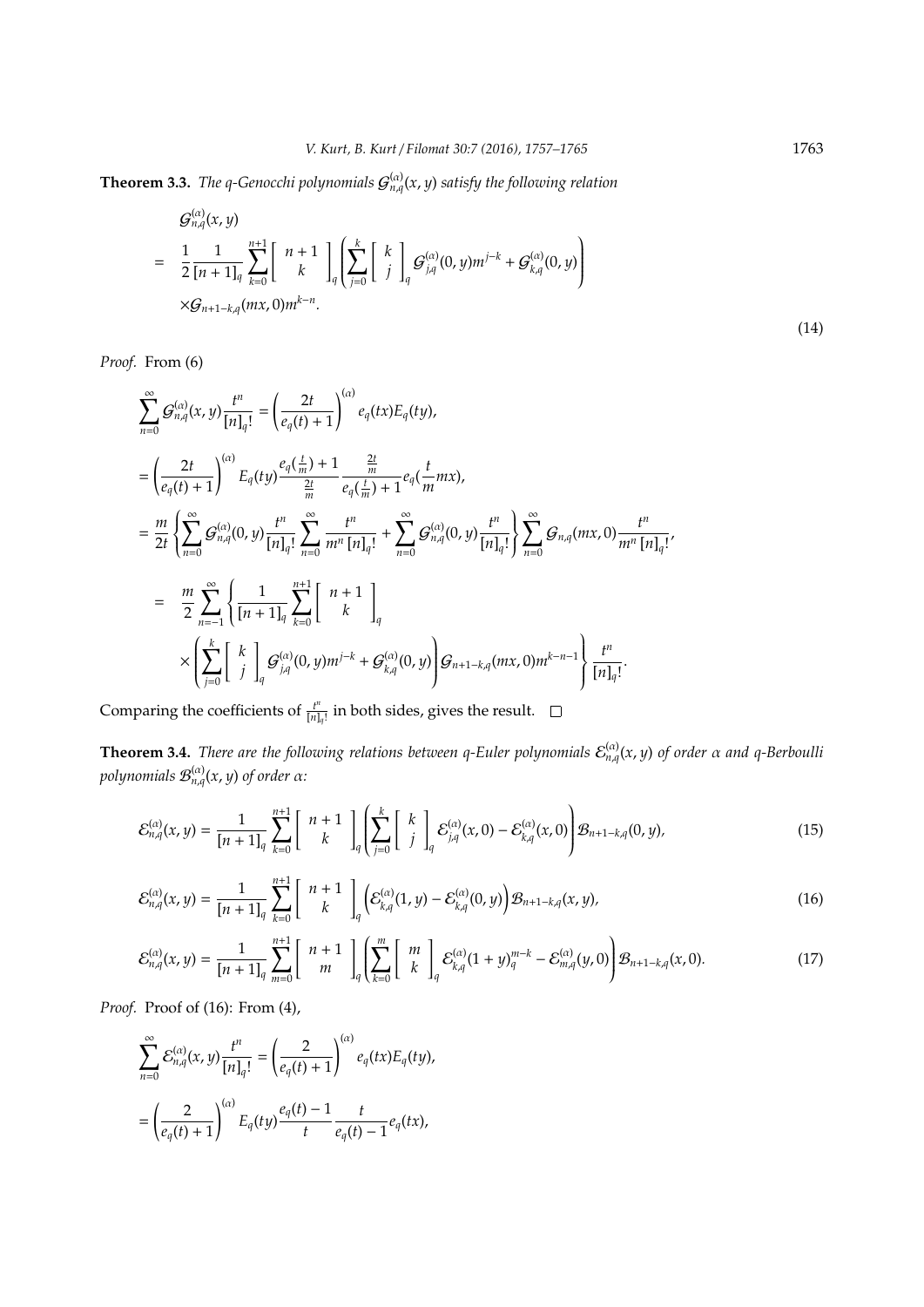$$
= \frac{1}{t}\left\{\sum_{n=0}^{\infty}\mathcal{E}_{n,q}^{(\alpha)}(1,y)\frac{t^n}{[n]_q!} - \sum_{n=0}^{\infty}\mathcal{E}_{n,q}^{(\alpha)}(0,y)\frac{t^n}{[n]_q!}\right\}\sum_{n=0}^{\infty}\mathcal{B}_{n,q}(x,0)\frac{t^n}{[n]_q!},
$$
  

$$
= \sum_{n=0}^{\infty}\left\{\frac{1}{[n]_q}\sum_{k=0}^n\left[\begin{array}{c}n\\k\end{array}\right]_q\left(\mathcal{E}_{k,q}^{(\alpha)}(1,y)-\mathcal{E}_{k,q}^{(\alpha)}(0,y)\right)\mathcal{B}_{n-k,q}(x,0)\right\}\frac{t^n}{[n]_q!}.
$$

Comparing the coefficients of  $\frac{t^n}{[n]}$  $\frac{t^n}{[n]_q!}$  in both sides, we have (16).

The proof of equation (15) and (17) are similar. We omit it.  $\square$ 

**Theorem 3.5.** *There are the following relations between q-Bernoulli polynomials*  $\mathcal{B}^{(\alpha)}_{n,q}(x,y)$  *of order*  $\alpha$  *and q-Genocchi polynomials*  $G_{n,q}^{(\alpha)}(x,y)$  *of order α:* 

$$
\mathcal{B}_{n,q}^{(\alpha)}(x,y) = \frac{1}{2\left[n+1\right]_q} \sum_{j=0}^{n+1} \begin{bmatrix} n+1 \\ j \end{bmatrix}_q \left[ \sum_{k=0}^j \begin{bmatrix} j \\ k \end{bmatrix}_q \mathcal{B}_{k,q}^{(\alpha)} \times \left( \frac{1}{m} + y \right)_q^{j-k} + \mathcal{B}_{j,q}^{(\alpha)}(0,y) \right] \mathcal{G}_{n+1-k,q}(mx,0)m^{j-n}.
$$
\n(18)

*Proof.* Proof of (18), from (2):

$$
\begin{split} &\sum_{n=0}^{\infty}\mathcal{B}_{n,q}^{(\alpha)}(x,y)\frac{t^{n}}{[n]_{q}!}=\left(\frac{t}{e_{q}(t)-1}\right)^{(\alpha)}e_{q}(tx)E_{q}(ty),\\ &=\left(\frac{t}{e_{q}(t)-1}\right)^{(\alpha)}E_{q}(ty)\frac{e_{q}(\frac{t}{m})+1}{\frac{t}{m}}\frac{\frac{t}{m}}{e_{q}(\frac{t}{m})+1}e_{q}(\frac{t}{m}mx),\\ &=\frac{m}{2t}\left\{\sum_{n=0}^{\infty}\mathcal{B}_{n,q}^{(\alpha)}\frac{t^{n}}{[n]_{q}!}\sum_{n=0}^{\infty}\left(\frac{1}{m}+y\right)_{q}^{n}\frac{t^{n}}{[n]_{q}!}+\sum_{n=0}^{\infty}\mathcal{B}_{n,q}^{(\alpha)}(0,y)\frac{t^{n}}{[n]_{q}!}\right\}\sum_{n=0}^{\infty}\mathcal{G}_{n,q}(mx,0)\frac{t^{n}}{m^{n}[n]_{q}!},\\ &=\frac{m}{2t}\sum_{n=0}^{\infty}\sum_{j=0}^{n}\left[\begin{array}{c}n\\j\end{array}\right]_{q}\left\{\sum_{k=0}^{j}\left[\begin{array}{c}j\\k\end{array}\right]_{q}\mathcal{B}_{k,q}^{(\alpha)}\times\left(\frac{1}{m}+y\right)_{q}^{j-k}+\mathcal{B}_{j,q}^{(\alpha)}(0,y)\right\}\mathcal{G}_{n-j,q}(mx,0)m^{j-n}\frac{t^{n}}{[n]_{q}!},\\ &=\frac{1}{2}\sum_{n=-1}^{\infty}\left\{\sum_{j=0}^{n+1}\left[\begin{array}{c}n+1\\j\end{array}\right]_{q}\left(\sum_{k=0}^{j}\left[\begin{array}{c}j\\k\end{array}\right]_{q}\mathcal{B}_{k,q}^{(\alpha)}\times\left(\frac{1}{m}+y\right)_{q}^{j-k}+\mathcal{B}_{j,q}^{(\alpha)}(0,y)\right)\mathcal{G}_{n+1-j,q}(mx,0)m^{j-n}\right\}\frac{t^{n}}{[n]_{q}!}.\end{split}
$$

Comparing the coefficients of  $\frac{t^n}{[n]}$  $\frac{t^n}{[n]_q!}$  in both sides, we have (18).

## **References**

- [1] Andrews, G. E, Askey, R. and Ray, R., Special Function, Vol 71 of Encyclapedia of Math. and Its Applications, Cambridge Univ. Press, Cambridge, 1999.
- [2] Araci, S., Seo, J. J. and Acikgoz, M., A new family of *q*-analogue of Genocchi polynomials of higher order, Kyungpoak Math. Journal
- [3] Carlitz, L., *q*-Bernoulli numbers and polynomials, Duke Math. J., (1948) 15, 987-1050.
- [4] Carlitz, L., Expansions of *q*-Bernoulli numbers, Duke Math. J., (1958) 25, 355-364.
- [5] Cenkci, M., Kurt, V., Rim, S.-H. and Simsek, Y., On (*i*; *q*) Bernoulli and Euler numbers, Appl. Math. Letters, (2008) 21, 706-711.
- [6] Cheon, S. G., A note on the Bernoulli and Euler polynomials, Appl. Math. Letters, (2003) 16, 365-368. [7] Choi, J., Anderson, P.J. and Srivastava, H. M., Some *q*-extensions of the Apostol-Bernoulli and the Apostol-Euler polynomials of
- order *n* and the multiple Hurwitz zeta function, Appl. Math. and Computation, (2008) 199, 723-737. [8] Choi, J., Anderson P. J. and Srivastava H. M., Carlitz's *q*-Bernoulli and *q*-Euler numbers and polynomials and a class of *q*-Hurwitz zeta functions, Appl. Math. Comp., 215(2009), 1185-1208.
- [9] Kim, T., Some formulae for the *q* Bernoulli and Euler polynomials of higher order, J. Math. Analy. Appl., (2002) 273, 236-242.